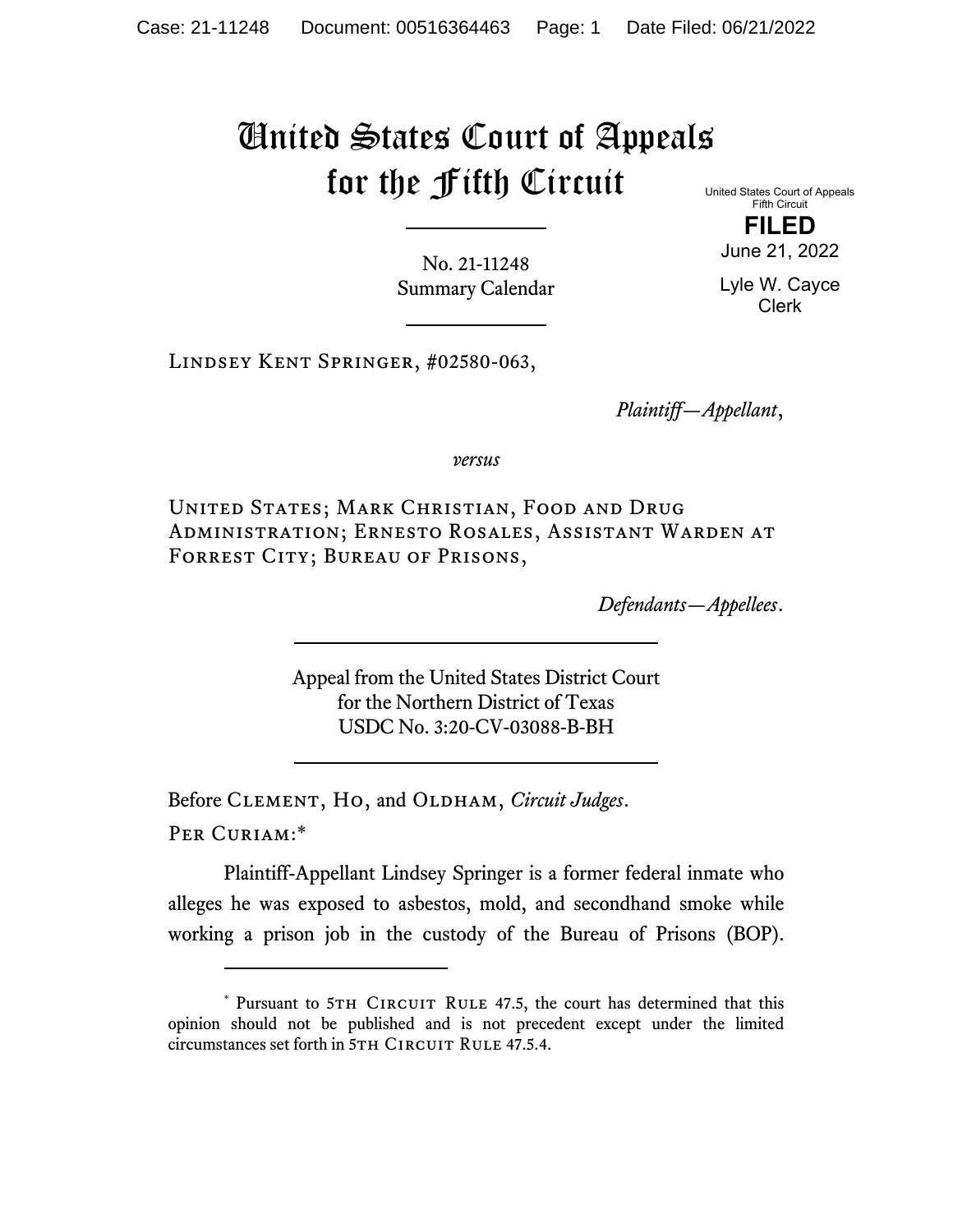## No. 21-11248

Accordingly, he brought a *Bivens* action against two BOP employees in their individual capacities, claiming that the BOP employees were deliberately indifferent to his health and safety in violation of his Eighth Amendment rights. The district court dismissed the claims with prejudice, concluding that (1) Springer's claims arose in a "new context"; (2) special factors counseled against extending *Bivens* to Springer's claims; and (3) even if *Bivens* extended to Springer's claims, they failed on their merits because he could not show deliberate indifference. *Springer v. United States*, No. 3:20- CV-3088-B (BH), 2021 WL 4552239, at \*14–18 (N.D. Tex. Aug. 24, 2021), *report and recommendation adopted*, No. 3:20-CV-3088-B (BH), 2021 WL 4859636 (N.D. Tex. Oct. 19, 2021). Springer appealed. We AFFIRM.

The Supreme Court has authorized an implied damages remedy against federal officers for constitutional violations (*Bivens* action) only three times. *See Carlson v. Green*, 446 U.S. 14 (1980) (Eighth Amendment claim for failure to provide adequate medical treatment to inmate); *Davis v. Passman*, 442 U.S. 228 (1979) (Fifth Amendment Due Process claim for gender discrimination); *Bivens v. Six Unknown Fed. Narcotics Agents*, 403 U.S. 388 (1971) (Fourth Amendment claim for unreasonable search and seizure); *see also Ziglar v. Abbasi*, 137 S. Ct. 1843, 1854–55 (2017) (discussing *Carlson*, *Davis*, and *Bivens*). *Bivens* does not extend to "new contexts"—that is, those that are "different in a meaningful way from previous *Bivens* cases decided by [the Supreme] Court." *Butler v. S. Porter*, 999 F.3d 287, 294 (5th Cir. 2021), *cert. denied sub nom. Butler v. Porter*, 142 S. Ct. 766, 211 L. Ed. 2d 480 (2022) (quoting *Abbasi*, 137 S. Ct. at 1864).

This is a new context. To be sure, Springer asserts an Eighth Amendment claim, for which the Supreme Court authorized a *Bivens* remedy in *Carlson*. But *Carlson* involved a deliberate indifference to medical needs claim, whereas Springer's claim is essentially for failure to provide a safe